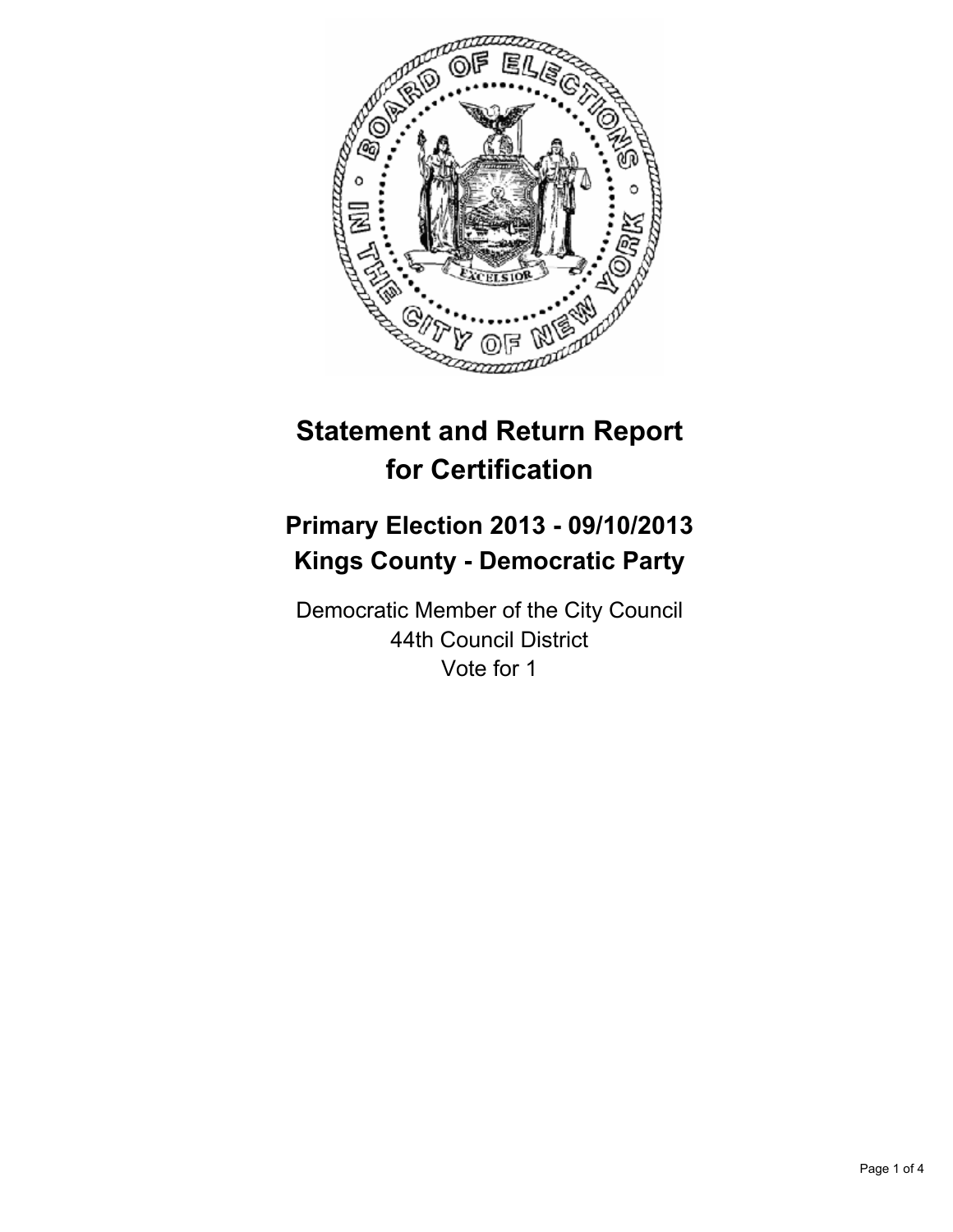

#### **Assembly District 44**

| <b>EMERGENCY</b>            | 96       |
|-----------------------------|----------|
| ABSENTEE/MILITARY           | 14       |
| <b>FEDERAL</b>              | 0        |
| <b>SPECIAL PRESIDENTIAL</b> | $\Omega$ |
| <b>AFFIDAVIT</b>            | 4        |
| <b>JACOB FLUSBERG</b>       | 40       |
| DAVID G. GREENFIELD         | 437      |
| EVELYN SEINFELD (WRITE-IN)  |          |
| <b>Total Votes</b>          | 478      |

## **Assembly District 45**

| <b>EMERGENCY</b>      | 17       |
|-----------------------|----------|
| ABSENTEE/MILITARY     | 15       |
| <b>FEDERAL</b>        | 0        |
| SPECIAL PRESIDENTIAL  | $\Omega$ |
| AFFIDAVIT             | 4        |
| <b>JACOB FLUSBERG</b> | 28       |
| DAVID G. GREENFIELD   | 370      |
| <b>Total Votes</b>    | 398      |

#### **Assembly District 47**

| <b>EMERGENCY</b>             | 142 |
|------------------------------|-----|
| ABSENTEE/MILITARY            | 52  |
| <b>FEDERAL</b>               | 0   |
| SPECIAL PRESIDENTIAL         | 0   |
| <b>AFFIDAVIT</b>             | 7   |
| <b>JACOB FLUSBERG</b>        | 98  |
| DAVID G. GREENFIELD          | 708 |
| C. ALICE BONER (WRITE-IN)    |     |
| JOHN LISYANSKIY (WRITE-IN)   |     |
| MARK TREYGER (WRITE-IN)      |     |
| MICHAEL BLOOMBERG (WRITE-IN) |     |
| <b>Total Votes</b>           | 810 |

#### **Assembly District 48**

| <b>Total Votes</b>          | 5,667 |
|-----------------------------|-------|
| IAN D. GIRCHEK (WRITE-IN)   |       |
|                             |       |
| DAVID G. GREENFIELD         | 5,130 |
| <b>JACOB FLUSBERG</b>       | 536   |
| <b>AFFIDAVIT</b>            | 53    |
| <b>SPECIAL PRESIDENTIAL</b> | 0     |
| <b>FEDERAL</b>              | 0     |
| ABSENTEE/MILITARY           | 128   |
| <b>EMERGENCY</b>            | 83    |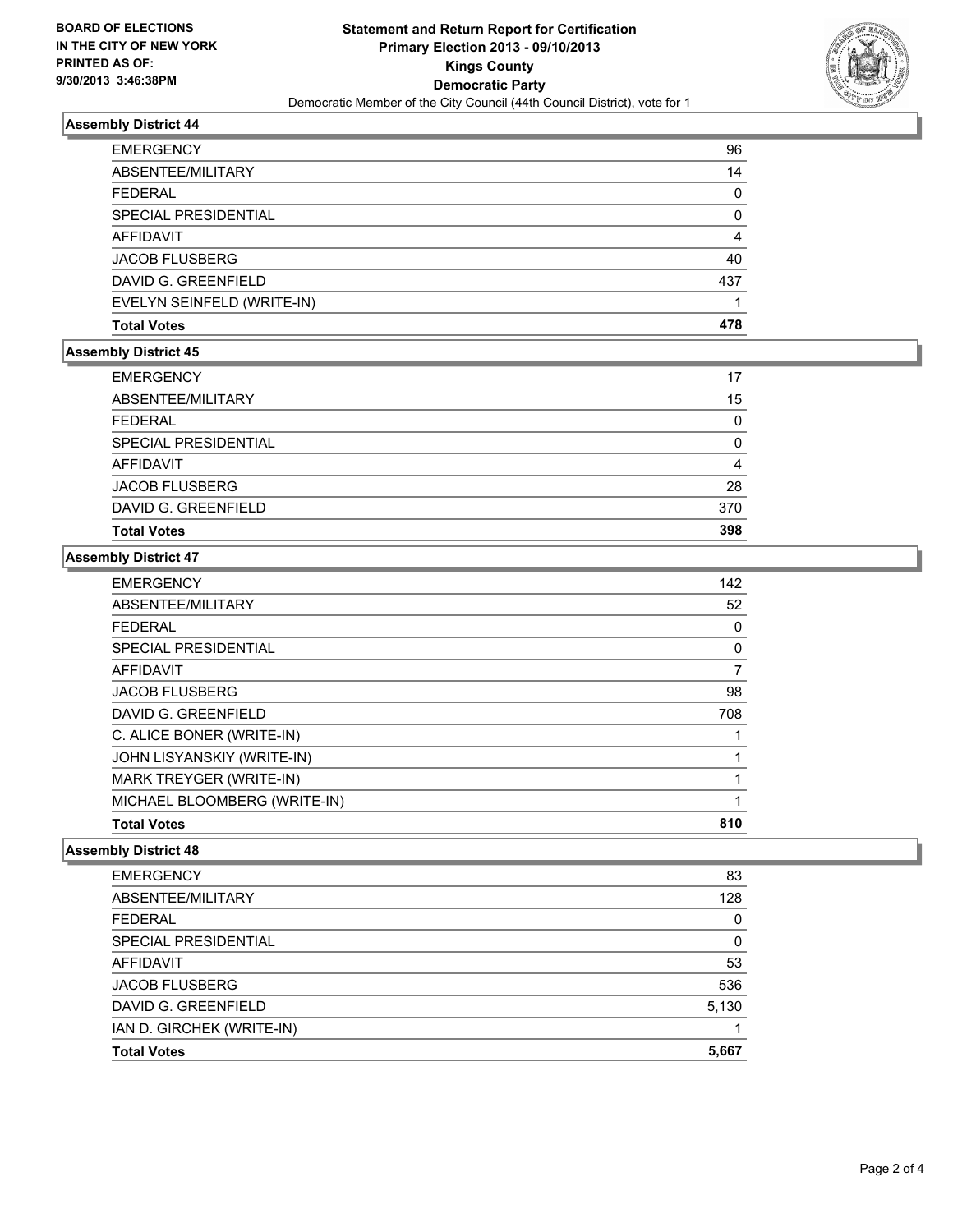

## **Assembly District 49**

| <b>EMERGENCY</b>      |    |
|-----------------------|----|
| ABSENTEE/MILITARY     | 2  |
| <b>FEDERAL</b>        | 0  |
| SPECIAL PRESIDENTIAL  |    |
| <b>AFFIDAVIT</b>      | 0  |
| <b>JACOB FLUSBERG</b> | 5  |
| DAVID G. GREENFIELD   | 42 |
| <b>Total Votes</b>    | 47 |

## **Assembly District 51**

| <b>Total Votes</b>    |   |
|-----------------------|---|
| DAVID G. GREENFIELD   |   |
| <b>JACOB FLUSBERG</b> |   |
| <b>AFFIDAVIT</b>      | n |
| SPECIAL PRESIDENTIAL  |   |
| <b>FEDERAL</b>        | O |
| ABSENTEE/MILITARY     |   |
| <b>EMERGENCY</b>      |   |